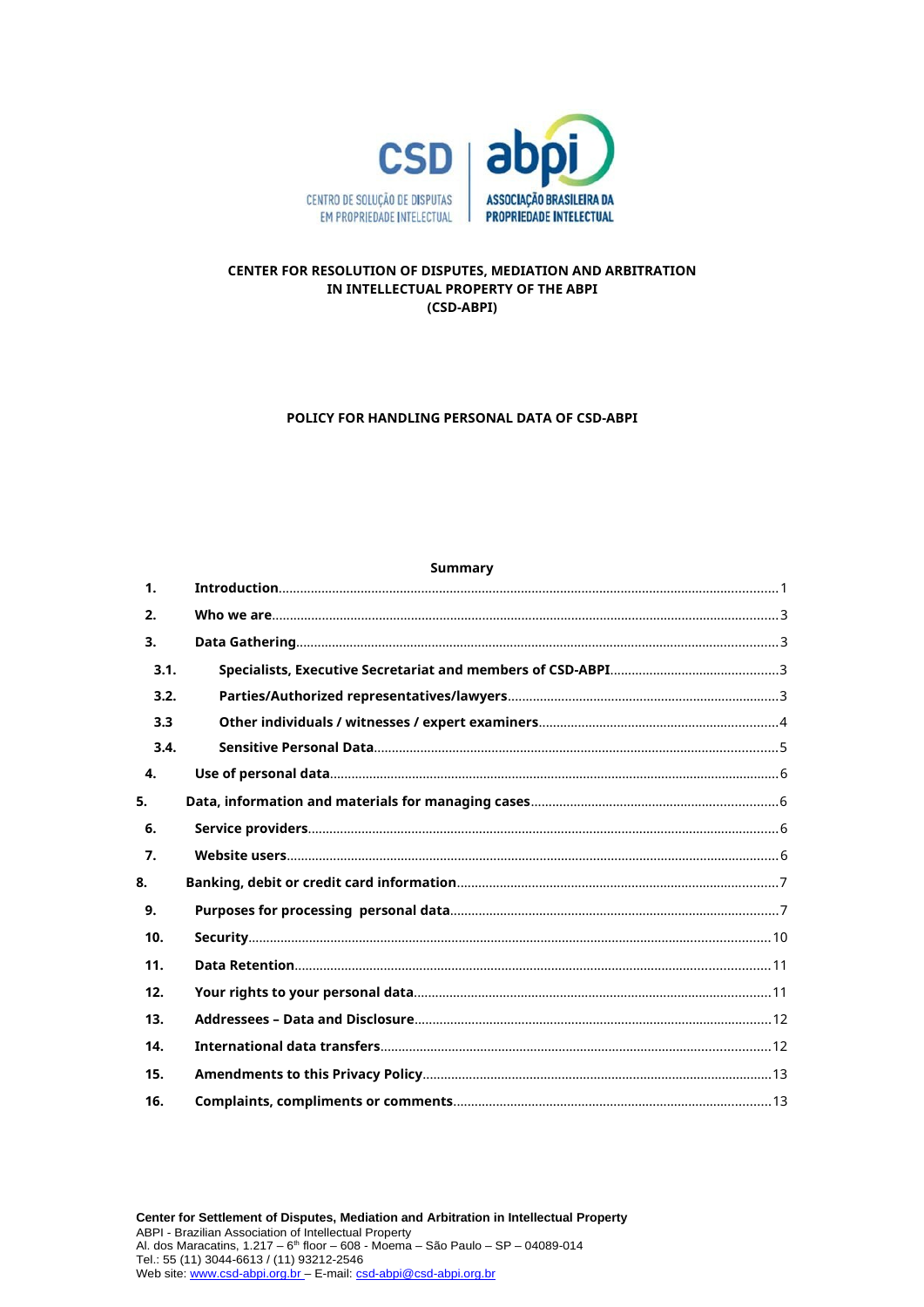

#### **1. Introduction**

This Policy for Handling Personal Data describes the data processing practices performed by the Center for Settlement of Disputes, Mediation and Arbitration in Intellectual Property of the Brazilian Association of Intellectual Property (CSD-ABPI).

The purpose of this Policy is not to replace any other document or non-disclosure policy and data handling that may be issued in the specific context of CSD-ABPI procedures to which you are bound, and any agreement between the parties and specialists takes precedence.

The CSD-ABPI procedures can be determinant for the rights and interest of the parties, be they private citizens or legal entities, and, therefore, data are handled fairly and impartially.

Conducting procedures requires processing personal data, relating to Specialists, Executive Secretaries, members of CSD-ABPI, Parties, their authorized representatives or legal counsel, witnesses and all other individuals that can be identified or identifiable in any information processed by CSD-ABPI in the context of their procedures.

CSD-ABPI acts as a personal data controller for some of their activities in the context of their procedures. You should be aware that other parties may also act as data controllers during the procedures, such as, for example, the Parties, their authorized representatives or lawyers, Specialists and NIC.br, the latter in the context of CASD-ND. CSD-ABPI is the entity in charge of the data processing activities it carries out as an institution, but not for activities carried out by other data controllers in the context of the procedures, as is the case of NIC.br. The activities of these third parties are not the object of this Privacy Policy.

This Policy contains general provisions, applicable to the three CSD-ABPI Chambers and special provisions applicable only to CASD-ND, in the case of disputes over domain names ".br", of SACI-Adm. These special provisions are individualized in this policy, you will note special mentions to this Chamber, and to their characteristic abbreviations "CASD-ND", "SACI-Adm" and "NIC.br".

It is noted that when, in the context of CSD-ABPI procedures, you furnish any personal data related to an individual with whom we or the party to whom the personal data was sent has no direct relationship, it is your duty to furnish the respective owner of the data suitable notice that the data are being processed for this purpose, provided that it is lawful, and that the notice be provided at an opportune time and that it is not up to the CSD-ABPI, pursuant to its Rules of Order, Regulations and this Policy, and to comply with other applicable data protection obligations.

Further, in using or furnishing information to the website of CSD-ABPI, all visitors understand that said information is being collected, processed and used in Brazil and in any other countries and territories, with the objective of promoting and rendering the related services, as established herein and in the Rules of Order and Regulations of CSD-ABPI. You also recognize and concur to being bound to the CSD-ABPI Policy in effect and to all applicable norms.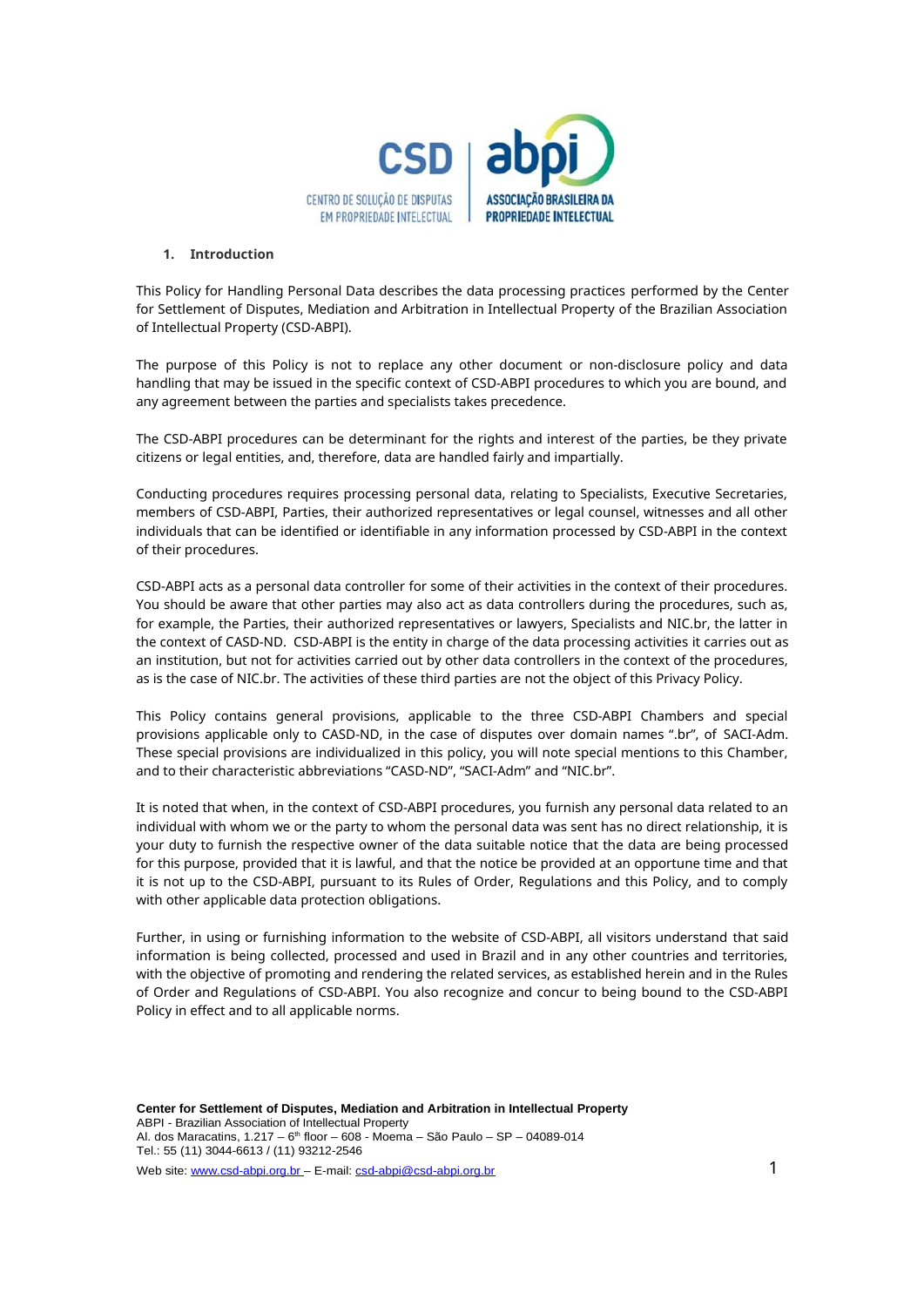

The website is generally accessible by any web surfer; however, the subsections of the CSD-ABPI website and systems may only be accessible by certain users who are registered on the website; and other sections are accessible only by members of CSD-ABPI or by a user with special access.

This Privacy Policy enters into effect as of the date specified at the end of this Policy. If we amend this Privacy Policy, we will update it on our website. If you have any queries or request regarding this Privacy Policy or on how we handle your personal data in the context of CSD-ABPI procedures or our website or, further, if you wish to exercise any of your rights over data, contact us via e-mail at protecaodedado@csd-abpi.org.br. Note that all the data gathered will be used and maintained in accordance with Law Nº. 13,709/2018 (Data Protection Law– *LGPD*).

Below are some definitions to assist in understanding the terms used in this policy, namely:

- **Specialists:** refers to the group of Arbitrators, Mediators and Specialists of CASD-ND, those appointed in the procedures of the three Chambers, according to their Regulations, in charge of analysis and independent and impartial conclusion of the procedures.
- **Personal data:** information relative to an identified or identifiable private citizen.
- **Sensitive personal data:** personal data on racial or ethnic origin, religious conviction, political opinion, filiation to labor syndicate or to organization of a religious, philosophical or political character, data relating to health or sex life, genetic or biometric data, when linked to a private citizen.
- **Owner:** private citizen to whom the personal data refer.
- **Controller:** person having the responsibility of taking decisions relating to personal data handling.
- **Operator:** person handling the personal data in the name of the controller.
- **Officer:** person appointed by the controller and operator to act as communication channel between the controller, the owners of the data and the National Data Protection Authority (*ANPD*).
- **Handling:** any operation involving personal data, such as collection, receipt, utilization, access, reproduction, storage and elimination, and others.
- **Blockage:** temporary suspension of handling operation, by safekeeping of the personal data or database.
- **Elimination:** exclusion of data stored in database.
- **National Data Protection Authority:** branch of public administration in charge of safeguarding, implementing and overseeing enforcement of the Data Protection Law (*LGPD*).
- **Cookies:** files or information that may be stored on your devices when you access our portal or our digital channels, helping to identify you and to personalize navigation in accordance with your preferences.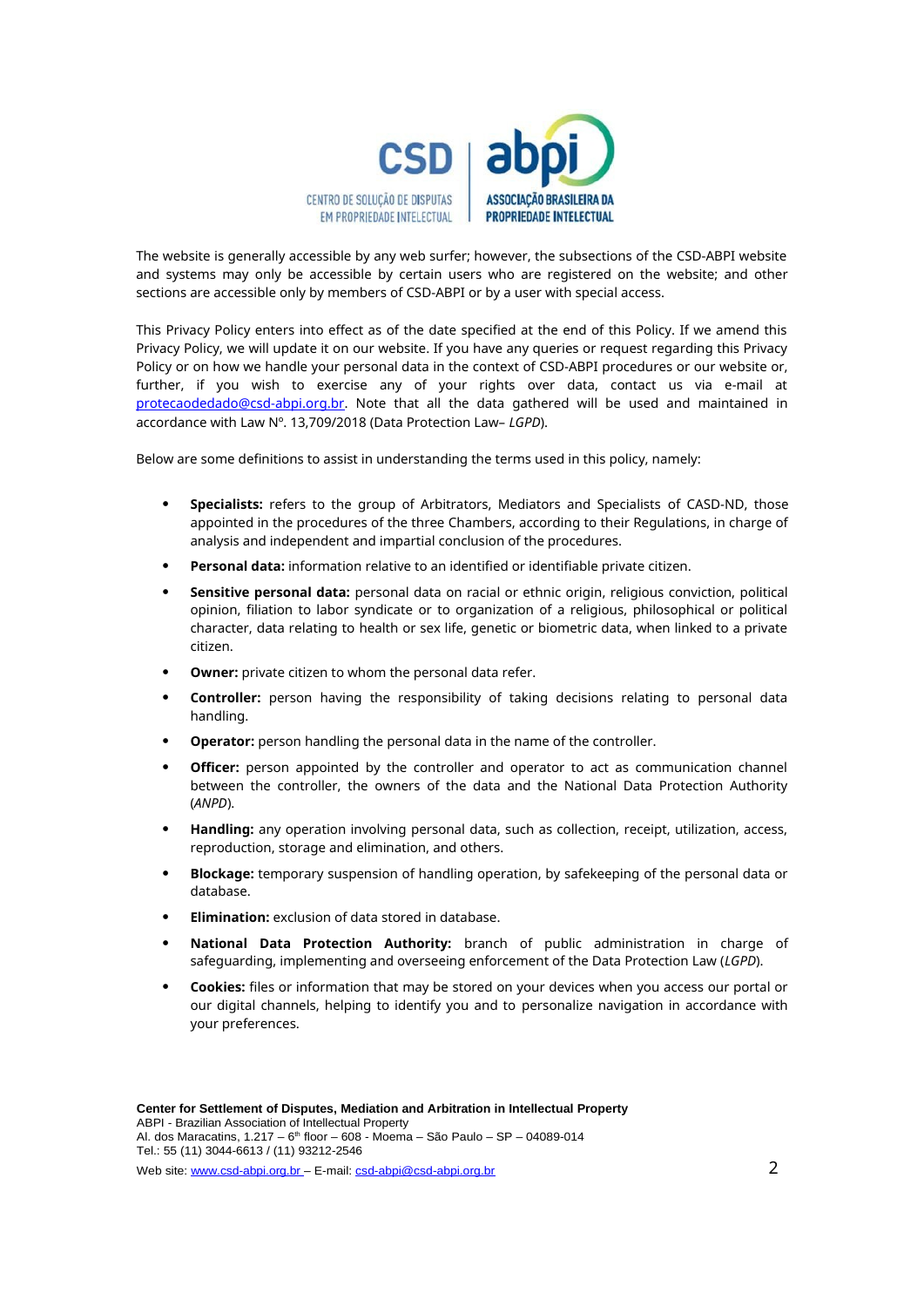

#### **2. Who we are**

The Center for Settlement of Disputes, Mediation and Arbitration in Intellectual Property (**CSD-ABPI**) is a branch of the ABPI whose objective is to control and manage the procedures on alternative solutions for disputes, including those relating to internet domain names, alongside the mediation and arbitration procedures.

The **ABPI** (Brazilian Association of Intellectual Property) is a non-profit entity, founded on August 16, 1963 and focused on the study of Intellectual Property, notably industrial property law, copyright law, competition law, the transfer of technology and other similar fields, such as franchising, etc.

The CSD-ABPI is responsible for 3 Chambers: the Dispute Settlement Chamber relating to Domain Names (**CASD-ND**), the Mediation Chamber (**CMed-ABPI**) and the Arbitration Chamber (**CArb-ABPI**).

In view of the need to adjust the SACI-Adm to the provisions of the Data Protection Law (*LGPD*), in February of 2021 NIC.br submitted to CSD-ABPI its Conformity Plan, viewing the implementation of measures and setting up of a communication channel to collaborate in the scope of handling privacy rights and personal data protection.

## **3. Data Gathering**

Depending on the circumstances, we may seek the following personal data from you:

## **3.1. Specialists, Executive Secretariat and members of CSD-ABPI**

- Your name, contact details, financial information (including banking data), information on personal identification (including information such as photograph, ID (*RG*) and Tax Code (*CPF*)) and other personal data sent to us by you, by a party, by your authorized representative or lawyer, by a Specialist, by the Executive Secretariat or by a CSD-ABPI member, or otherwise disclosed or collected by us, by third parties, or by means available to the public, in connection with CSD-ABPI procedures;
- Data on the possibility of acting in a certain procedure containing certain Parties;
- Information on whether you are subject to legal sanctions or any other legal hindrance.

## **3.2. Parties/Authorized representatives/lawyers**

 Your name, contact details, financial information (including banking data), information on personal identification (including information such as photograph, ID (*RG*) and Tax Code (*CPF*)) and other personal data sent to us by you, by a party, by your authorized representative or lawyer, by a Specialist, by the Executive Secretariat or by a CSD-ABPI member, or otherwise disclosed or collected by us, by third parties, or by means available to the public, in connection with CSD-ABPI procedures;

**Center for Settlement of Disputes, Mediation and Arbitration in Intellectual Property** Information on whether you are subject to legal sanctions or any other legal

Web site: www.csd-abpi.org.br – E-mail: csd-abpi@csd-abpi.org.br 3

ABPI - Brazilian Association of Intellectual Property Al. dos Maracatins,  $1.217 - 6$ <sup>th</sup> floor – 608 - Moema – São Paulo – SP – 04089-014 Tel.: 55 (11) 3044-6613 / (11) 93212-2546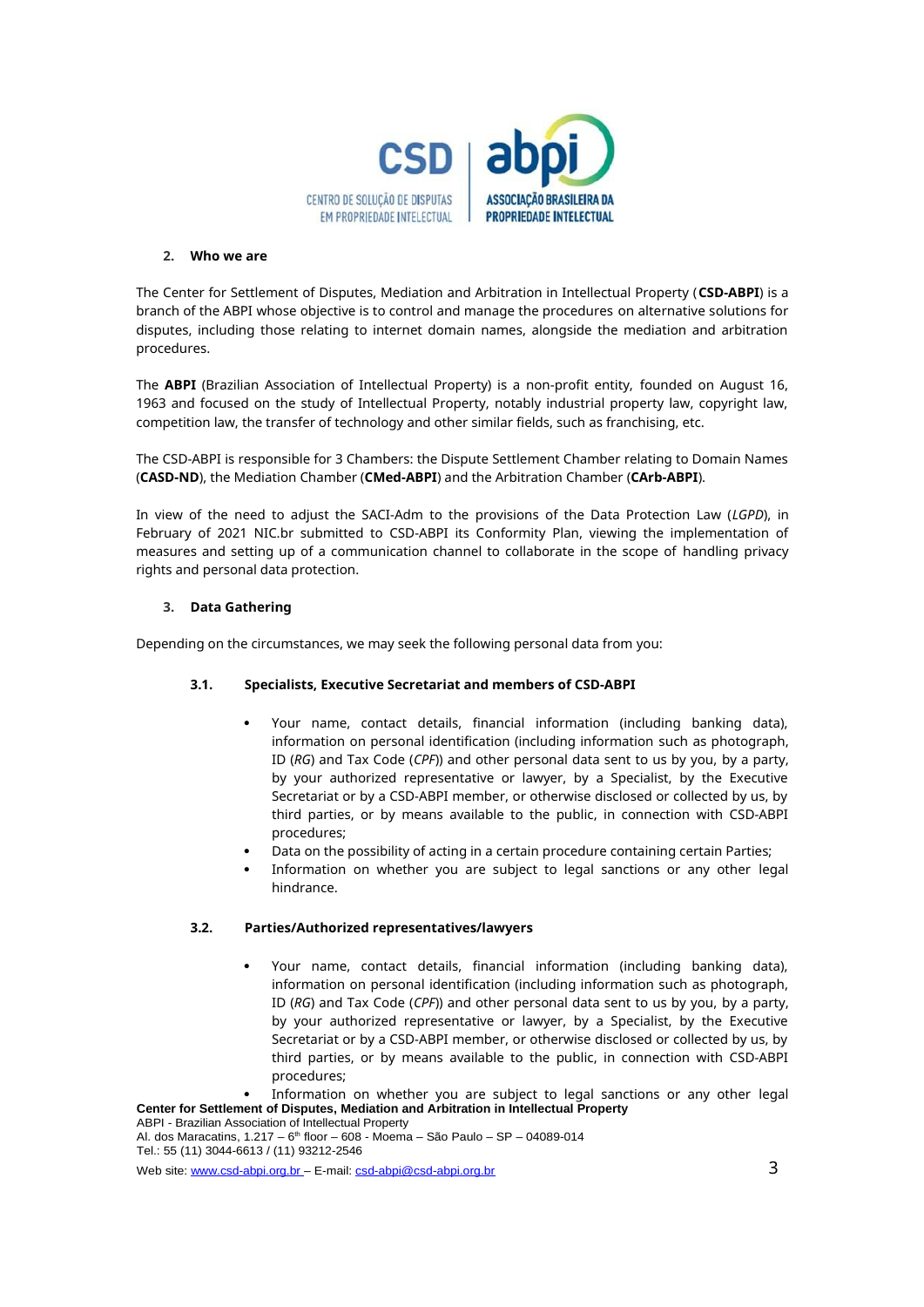

**Center for Settlement of Disputes, Mediation and Arbitration in Intellectual Property** ABPI - Brazilian Association of Intellectual Property Al. dos Maracatins,  $1.217 - 6$ <sup>th</sup> floor – 608 - Moema – São Paulo – SP – 04089-014 Tel.: 55 (11) 3044-6613 / (11) 93212-2546 Web site: www.csd-abpi.org.br – E-mail: csd-abpi@csd-abpi.org.br 4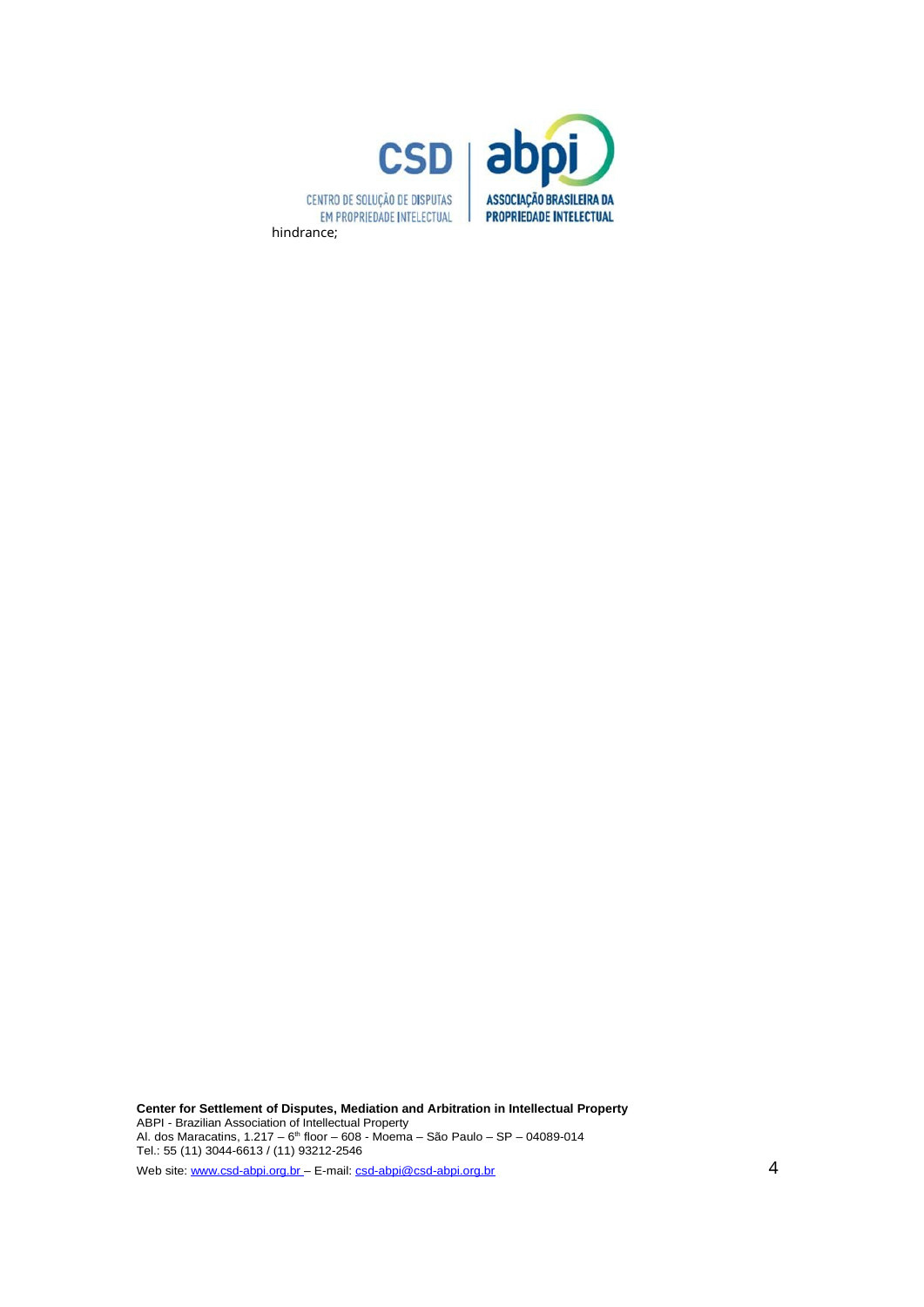

- In order to qualify a legal representative of a Legal Entity, besides the company name and Corporate Tax Code (*CNPJ*) of the Legal Entity it represents, it is crucially necessary to collect the name and Individual Tax Code (*CPF*) of its legal representative, accompanied by document that qualifies him or her as representative, for example, the articles of organization whereby said powers are granted;
- The lawyer attorney of the Parties must prove the powers granted thereto and the scope of such powers by means of a power-of-attorney. Therefore, this power-ofattorney must be accompanied by the Request form, in addition to document in the case of Corporate Claimants (e.g. bylaws) proving the powers of whoever granted the power-of-attorney. Yet it must be emphasized that the other personal data appearing in the power-of-attorney will not be collected in individualized form, and the use of the power-of-attorney is strictly for analyzing the powers granted to the legal representative;
- Data of the Claimants and Respondents of SACI-Adm procedures, limited to name, qualification (Individual (*CPF*) or Corporate (*CNPJ*) Tax Code) and e-mails, as well as physical address and telephone number, if necessary, for issuance of invoices to pay costs. The Parties to CASD-ND procedures are hereby informed that our forms have been revised to request only what is necessary, and the Parties should avoid sending additional data, except when strictly necessary. Should the Parties opt for representation by lawyer, CASD-ND will collect his or her full name, Brazilian Bar Association (*OAB*) registration number and e-mail;
- Viewing notification of the Respondent in SACI-Adm, NIC.br shares with CASD-ND the data on the name, Individual Tax Code (*CPF*) and e-mail(s) of the Owner Contact(s) (ID);
- NIC.br may share with CASD-ND and the Specialist the list of domain names under a certain owner (Individual (*CPF*) / Corporate (*CNPJ*) Tax Code) appearing as Respondent in a SACI-Adm procedure, provided that the Chamber and the Specialist respect certain limits agreed upon by ABPI and NIC.br, commensurate with the Data Protection Law (*LGPD*).

#### **3.3 Other individuals / witnesses / expert examiners**

 Your personal data sent to us by a party, your authorized representative, lawyer, Specialist, Executive Secretariat or member of CSD-ABPI, or otherwise disclosed or collected by us, by third parties or by means available to the public, in connection with CSD-ABPI procedures.

Web surfers and users of our services understand and concur that CSD-ABPI may collect, maintain and process the information furnished thereby, including collecting information on personal identification that they may furnish in filling out the forms; requesting receipt of information from CSD-ABPI or interacting with our website and system; and/or interacting with CSD-ABPI by telephone, e-mail, or in person, at events, or in any other way.

This information may include, for example, name; qualification; address; the name of the company where the person works; telephone number; e-mail address; country of origin; banking information

**Center for Settlement of Disputes, Mediation and Arbitration in Intellectual Property** ABPI - Brazilian Association of Intellectual Property Al. dos Maracatins,  $1.217 - 6$ <sup>th</sup> floor – 608 - Moema – São Paulo – SP – 04089-014 Tel.: 55 (11) 3044-6613 / (11) 93212-2546 Web site: www.csd-abpi.org.br – E-mail: csd-abpi@csd-abpi.org.br 5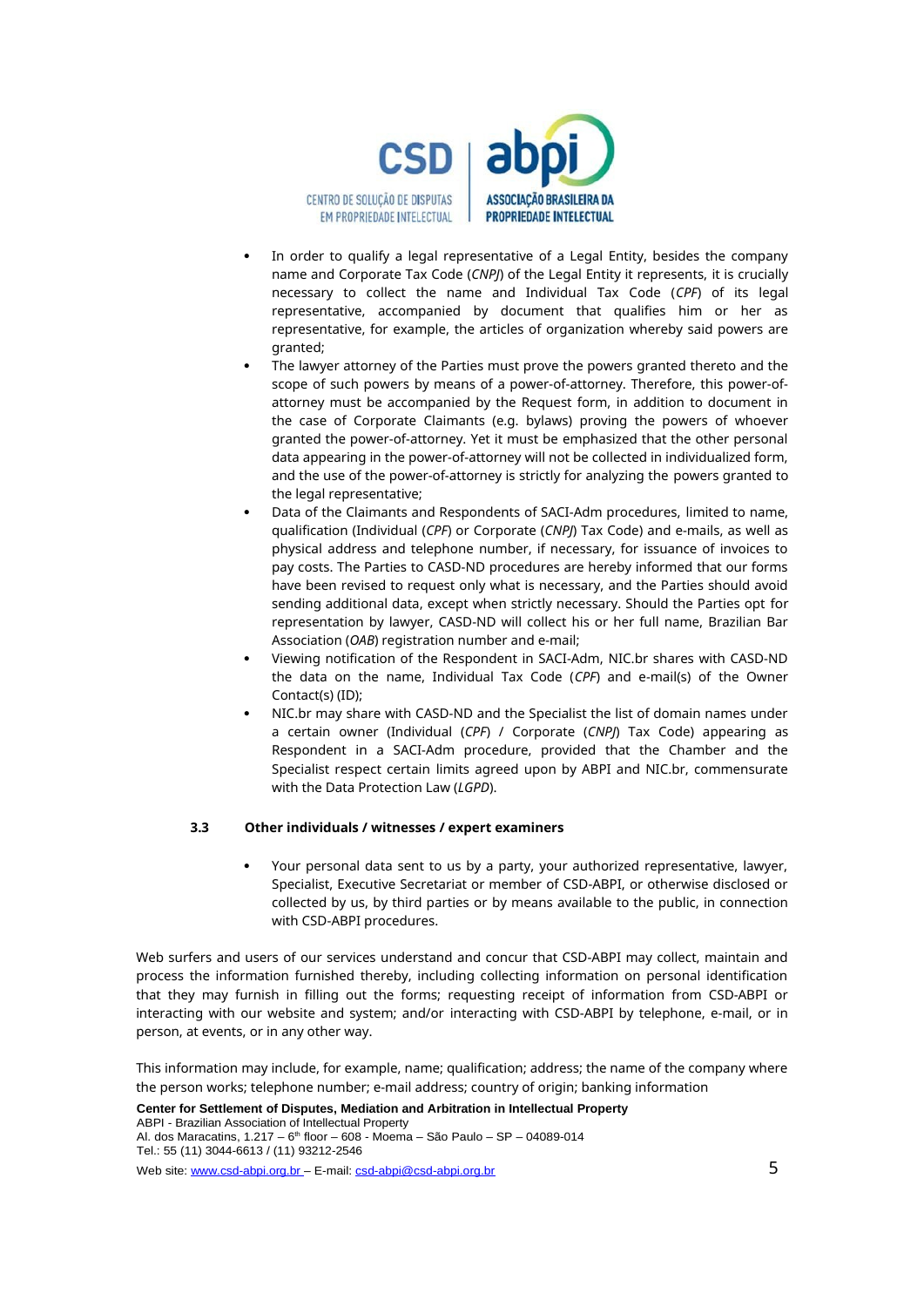

(if furnished for processing requests); photographs (such as those sent by specialists to accompany their biographies or in ID documents for certification and validation of participation at meetings and hearings); and information collected by CSD-ABPI on these web surfers and users through the site and system.

Moreover, the CSD-ABPI may register and collect information on how the visitors use the website and system. These data may include the domain name of a visitor; access status; language; type of browser and operating system; internet provider; IP address; the website from where they came to our website; the time spent surfing the website; and the ways in which they use the website (collectively, "Use or access data").

We may collect information in the following ways:

- **Information that you furnish us:** For example, when contacting us, if you register on our database via website, system or e-mails, begin a procedure with us, become a specialist or otherwise furnish us personal information. When you register or register your case/procedure, for example, we will request personal information, such as your name, e-mail address and telephone number to store in your access and profile, additionally, for issuance of an invoice to pay the costs of a certain procedure, we will request data such as Individual (*CPF*) / Corporate (*CNPJ*) Tax Code and physical address.
- **Information we obtain from your use of our website and services:** We collect information on the services that you use and how you use them, such as when your visit our websites or view and interact with our content.
- **Information on third parties:** We may also receive information on you from third parties. This may include information such as your name, postal address, e-mail address and telephone number. We, like all companies, may check which browser you are using, IP address and computer operating systems that are being used, and this information may be used to improve the services we offer.
- **Research information:** We will notify you when we receive your data in the hypothesis that it is used for promotional/marketing purposes, if these involve contact e-mail, and you will have the chance of opting not to receive all communications and remove your data immediately.

## **3.4. Sensitive Personal Data**

The Data Protection Law (*LGPD*) recognizes that certain categories of personal information are more sensitive. This is known as sensitive personal data and covers information on health, race, religious beliefs and political opinions. We do not normally collect sensitive personal data about you, unless there is a clear reason to do so, such as a dietary requirement when attending a conference in person (which may infer religious beliefs) or when we need this information to assure we furnish suitable installations or support to enable you to take part at a meeting, hearing, event, or any other occasion requiring our services.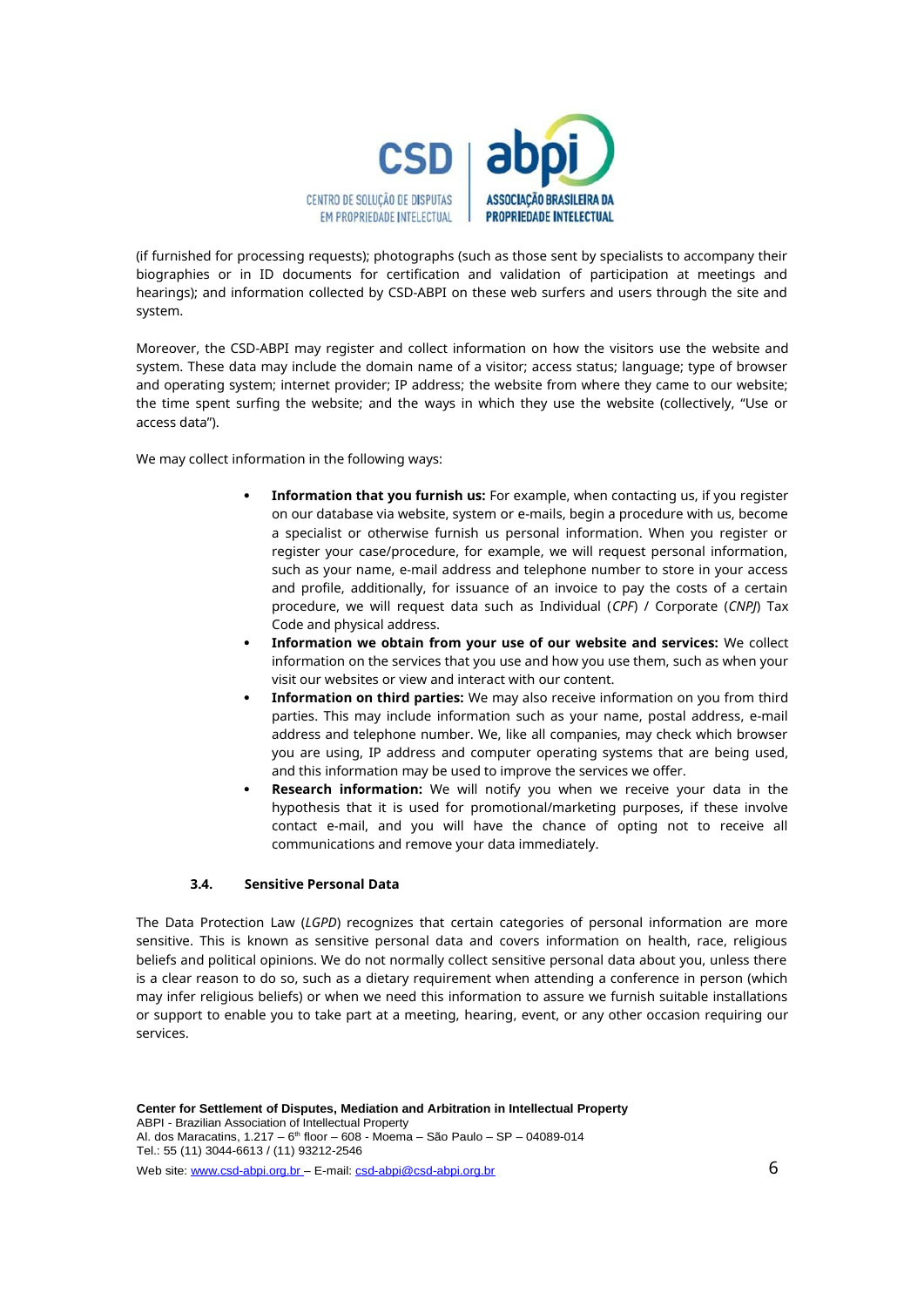

#### **4. Use of personal data**

We process the personal data collected through the website, CSD-ABPI system and its Executive Secretariat e-mail for the purpose of:

- Providing and personalizing our services;
- Interacting with your queries and requests;
- Managing orders and procedures relating to our suppliers, members, Specialists, Parties and NIC.br;
- Managing registrations by parties, attorneys, specialists and procedures;
- Furnishing information on services;
- Rendering services related to conflict solving, mediation, arbitration and Domain Name disputes under SACI-Adm;
- Exchange of personal information with third parties, e.g. NIC.br, Specialists, Parties, system and internet access suppliers;
- Generating funds, such as generating invoices for payment of procedural costs managed by us;
- Organizing campaigns, advertising our services and market research;
- General administration for social benefit within the legal limits.

# **5. Data, information and materials for managing cases**

The terms of privacy related to confidential data and information and materials that the Parties or specialists (Specialists, Mediators and Arbitrators) send us during the course of an arbitration process or other dispute settlement process, such as SACI-Adm, can be established in the various rules and CSD-ABPI procedures, set out in specific Rules of Order and Regulations, and/or in any other agreement between the Parties and the Specialists.

## **6. Service providers**

To manage our services efficiently and improve and streamline our website and services, the CSD-ABPI may use third parties to provide or perform certain services and functions. The CSD-ABPI will provide information on the web surfers/users and their use of the website and system to these service providers and partners, as necessary, to carry out these functions and services. The service providers may be located across the world, chiefly during this global pandemic where "home office" is king; therefore, the information related to the web surfers/users may circulate around the world, even in countries with a different level of privacy protection, or, moreover, the country of residency of this web surfer/user. Being aware of these issues, the CSD-ABPI undertakes the commitment to abide by the Data Protection Law (*LGPD*) with all its service providers.

## **7. Website users**

The CSD-ABPI websites may use cookies to help our websites work better and to track information on the people using them.

Furthermore, if you register on our websites, the following shall also apply:

**Center for Settlement of Disputes, Mediation and Arbitration in Intellectual Property** ABPI - Brazilian Association of Intellectual Property Al. dos Maracatins,  $1.217 - 6$ <sup>th</sup> floor – 608 - Moema – São Paulo – SP – 04089-014 Tel.: 55 (11) 3044-6613 / (11) 93212-2546 Web site: www.csd-abpi.org.br – E-mail: csd-abpi@csd-abpi.org.br 7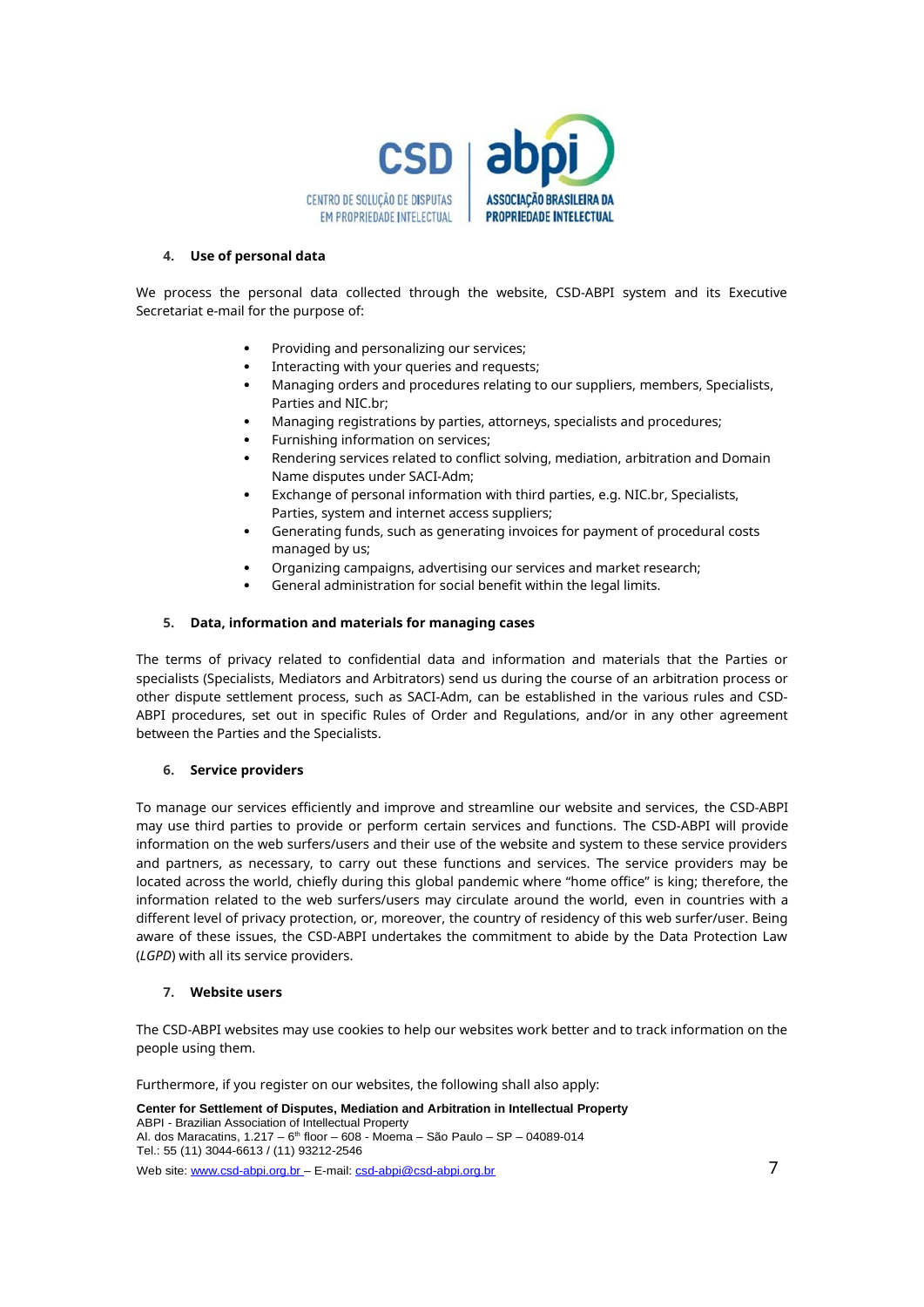

- All CSD-ABPI websites collect personal information when you register with us;
- The site where you register will collect information, such as your name, e-mail address and postal. After registering, you will no longer be anonymous when logging on afterwards;
- As part of the registration process and ongoing use of the CSD-ABPI services, you concur that all registration information furnished to us will always be precise, correct and updated. If you need to alter any of your personal information, log in or contact the Executive Secretariat at protecaodedados@csd-abpi.org.br;
- We collect and retain information on its interactions with us, so we can process your interactions and handle future consultations;
- We might use cookies to furnish a good experience in browsing on our website such as, for example, so that people have automatic log-ins and password completion.

Parts of the CSD-ABPI website are restricted to their members only (Secretariat, Directors and Specialists) or to users with individualized accesses.

## **8. Banking, debit or credit card information**

If you use your credit or debit card or furnish us any information on bank accounts, viewing the receipt of values or payment of costs, we will guarantee that this is carried out with security and in accordance with the laws and best practices we know.

We do not store the details of your credit or debit card, as all transactions are carried out through bank invoice.

If we receive an e-mail with details of the credit or debit card, it will be immediately excluded, no payment will be made and you will be notified of such. All payments must be concluded through bank invoice or via bank transfer.

## **9. Purposes for processing personal data**

Depending on the circumstances in which we process your personal data, we may use your data, always centered around the principles above, in the following ways:

Acting as Specialists, members of CSD-ABPI or your Executive Secretariat(s):

- To evaluate your availability and suitability at being appointed as Specialists, and continue to act in CSD-ABPI procedures (including in response to certain questions presented by the parties), as necessary to promote our legitimate interest and those of the Parties, in guaranteeing that only suitable candidates are appointed and so that no conflict of interests arise that might adversely affect the integrity of the CSD-ABPI procedures;
- Maintain a database of possible Specialists and Executive Secretaries, and their acceptances and refusals to act in a certain procedure containing a certain party, as necessary, to promote our activities in identifying and appointing suitable Specialists and Executive Secretaries;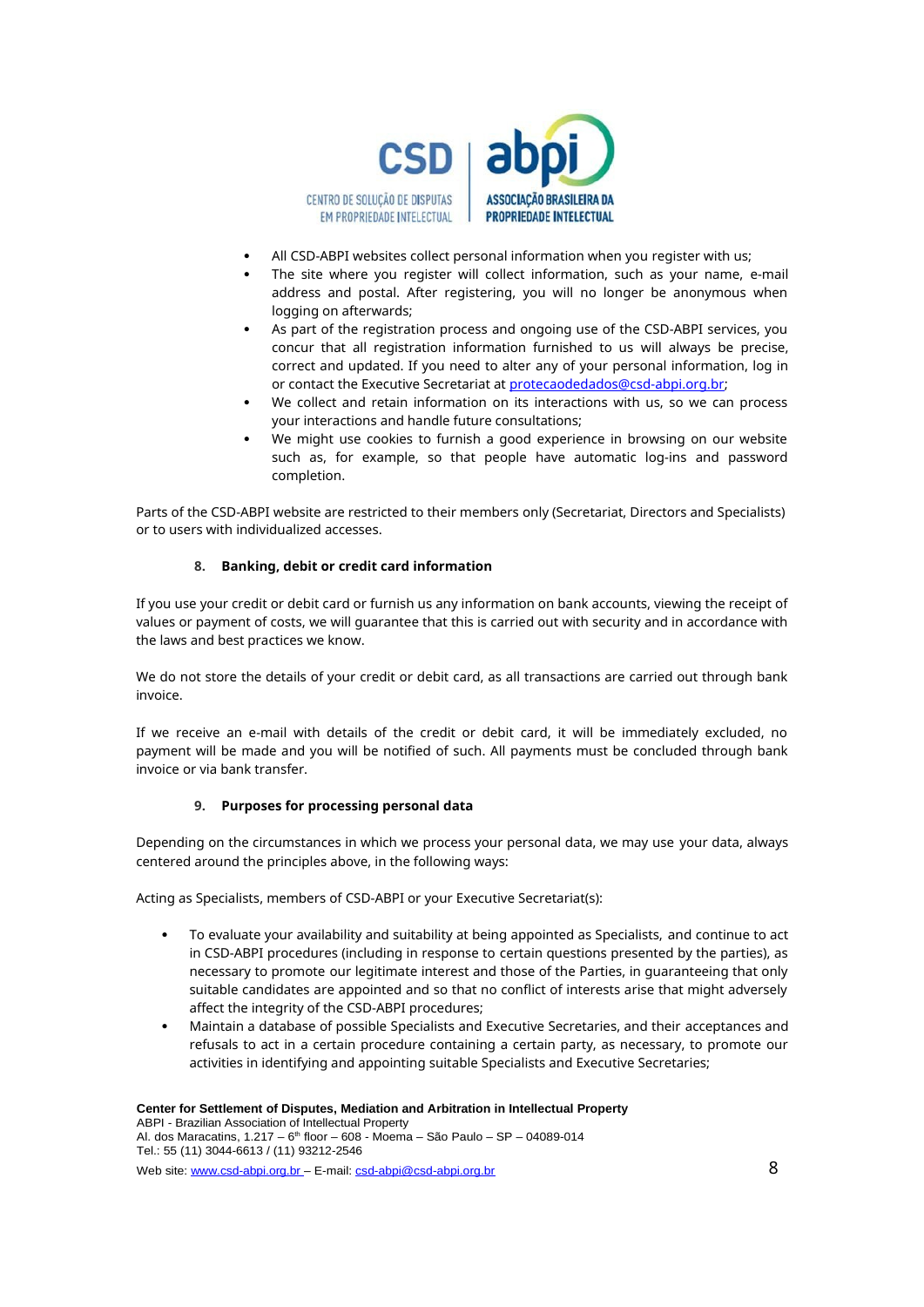

- Considering the volume of personal data to which CASD-ND Specialists have access to be recommended for SACI-Adm procedures, we revised our contracts signed with them to include obligations relative to data protection, non-disclosure, information security, among other duties introduced by the Data Protection Law (*LGPD*), with mechanisms of assigning liability in cases of infringement of the legal provisions;
- Viewing the possibility that interested parties obtain information on recurrently appearing as respondent in SACI-Adm procedures, to check practices of cybersquatting, for example, NIC.br organizes its own decision database and may inform data related to potential interested parties provided that some requirements are met;
- To make payments/reimbursements or furnish administrative information on your action, potential appointment or on the way Procedures are conducted, as necessary, to enforce our agreements and duties to you;
- Facilitate the general course of CSD-ABPI procedures, including communicating with you, facilitate communication among participants of CSD-ABPI procedures, and comply with other administrative tasks relating to procedures, as necessary to settle the dispute and guarantee that the processes operate efficiently and swiftly and that the rights of the parties are respected;
- When necessary, to meet our obligations of legal and regulatory compliance, including those relating to taxes, economic sanctions and crime-fighting, such as corruption, money laundering, etc.

Acting as Parties, legal representatives or lawyers connected to any process being heard before CSD-ABPI or, further, witnesses, expert examiners or other individuals, of whatever kind, participating in the processes:

- Provide services in relation to CSD-ABPI procedures (including payments/reimbursements) and to communicate with you as party to procedures or an authorized representative or a lawyer of one of the parties, as necessary, to promote the settlement of the dispute between them and the interests of the parties and of CSD-ABPI in assuring that the processes act efficiently and expeditely and that the rights of the parties are respected;
- When entering into a contract to provide services to you in connection with CSD-ABPI procedures (for example, Complaints and requests submitted), we can process your personal data as necessary to meet our obligations and duties under this contract and according to the terms of the Rules of Order and Regulations applicable;
- As required, to promote the settlement of the dispute between the parties and their interests, as well as those of CSD-ABPI in assuring that the procedures operate efficiently and swiftly and that the rights of the parties are respected;

Publish CASD-ND decisions / awards on our website or other information, as necessary, limited to identifying the Respondent, containing just the abbreviations of the names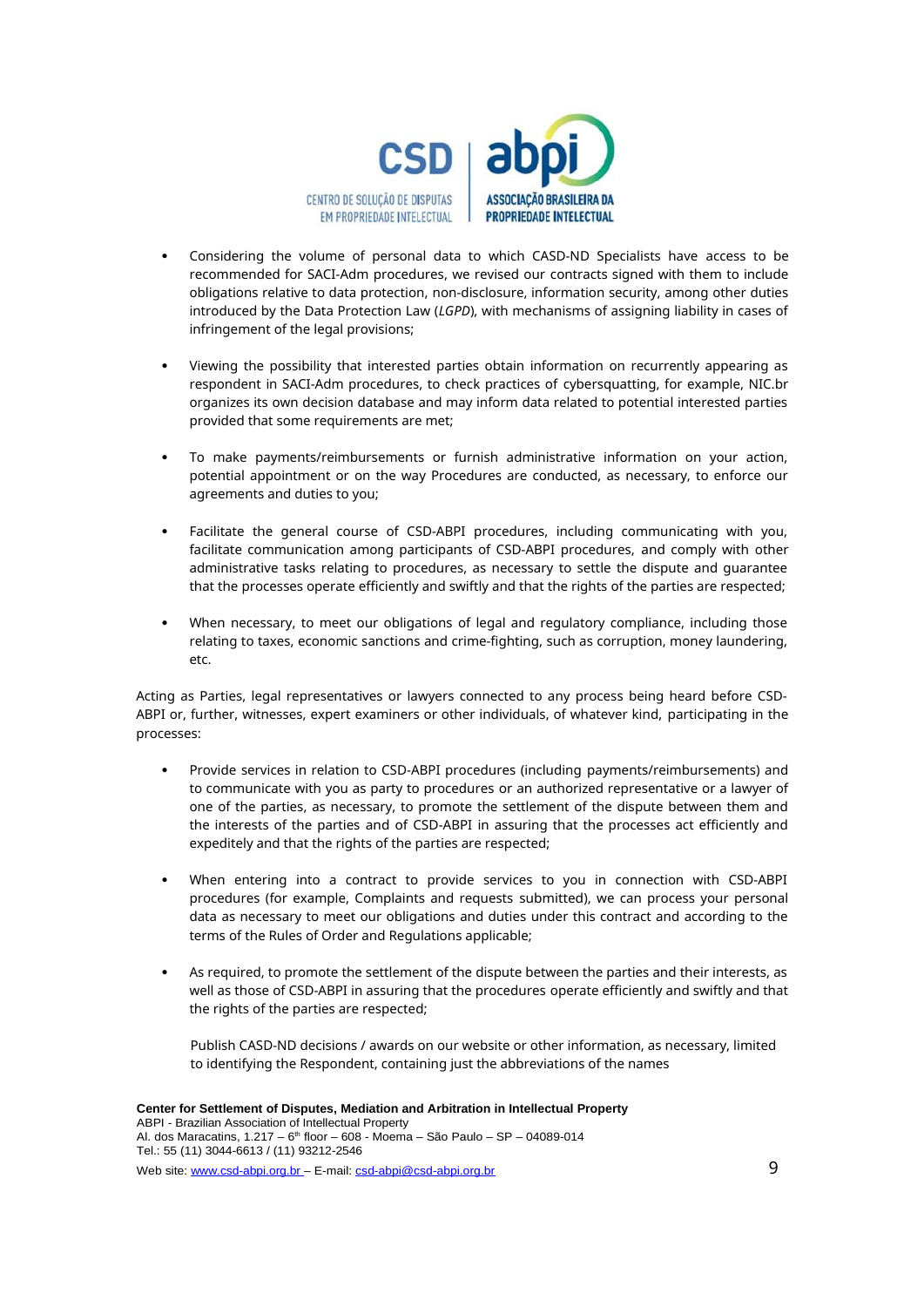

of the private citizens and the Tax Code (*CPF*), in the form of a pseudonym, changing the 6 digits in the middle for some character, such as, for example "\*". Where representation is by way of duly-qualified attorney, with the consent of the lawyer or industrial property agent, the decision should contain their name, Brazilian Bar Association (*OAB*) registration number, if applicable, or their Tax Code (*CPF*), and firm where they work. If no such consent is given, the data of the lawyer/industrial property agent will be suppressed in the publication of the decision/award on the CASD-ND and NIC.br websites.

 SACI-Adm celebrated ten years of existence in 2020, and over four hundred decisions/awards have already been served and published both on the website of the accredited institutions, and of Registro.br. CASD-ND has amended their past decisions/awards already published, introducing pseudonyms, in light of the rules mentioned previously. The personal data of the lawyer/industrial property agent have been suppressed as standard in past decisions/awards, as a protective measure and also since getting consent for retroactive cases would be hard to operationalize.

Further, in general, the CSD-ABPI gathers and uses your personal identification information for the following purposes:

- **Commercial or administrative use**: to furnish information or services requested or to meet our obligations arising from agreements and pacts, establish and manage registrations; and analyze and develop our services and our website; all non-profit;
- **Provide support**: to respond to requests, questions and comments; to notify you on alterations; and gauge our efficiency in handling your concerns;
- **Experience on the website**: for the technical administration of our website; for in-house operations; for administration of members and users; for problem solving; for purposes of data analysis; test analysis, and research and development; guarantee that the content of our website is presented efficiently to you and to your computer; and as part of our efforts to protect the security and the integrity of the information collected through this site;
- **Protect our rights and property**: protect our rights or property of our members or others when we have reasonable grounds for believing that said rights or properties have been or may be affected; recover debts; prevent, detect, identify, investigate, answer and protect against claims, liabilities and potential unlawful behavior or activities;
- **Marketing**: communicate and manage participation at special events, programs, research and other offers and promotions; and send updates relating to ADR – Alternative Dispute Resolution and other informative or promotional e-mail messages that you may opt not to receive, as described in this policy;
- **Disclosure according to the law**: the CSD-ABPI may provide proper entities information on its users, the website and their uses, available by law, and may disclose this information if so required by the law or by a court order. Where so permitted by the law, the CSD-ABPI may also disclose this information to the proper entity, such as the ANPD and NIC.br, or use it as part of a legal process, in order to protect your property or promote an investigation on any infringement of Policies, Rules of Order and Regulations of CSD-ABPI or any unauthorized access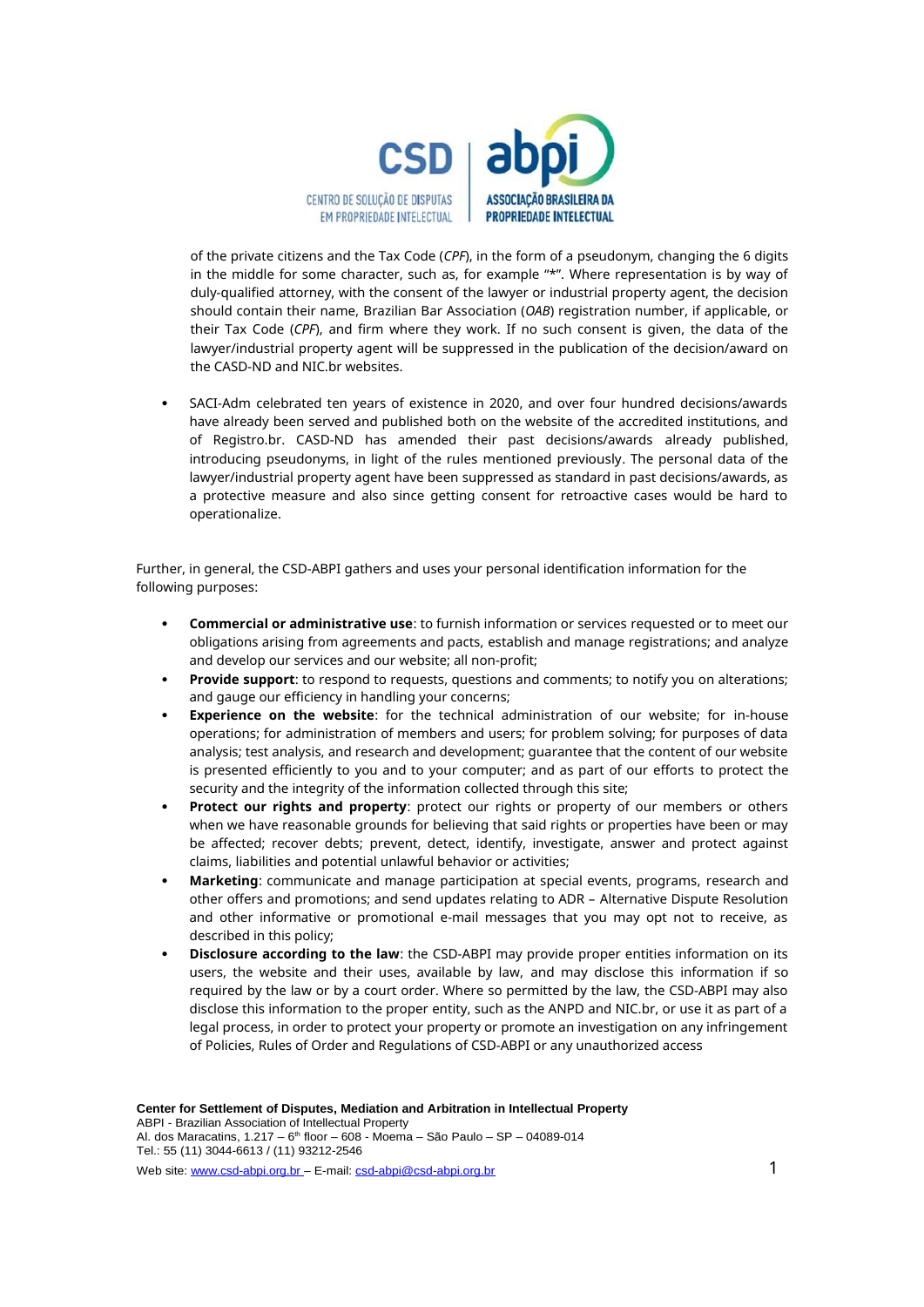

or use of the site, or any legal activities relating to a certain web surfer/user.

 **Publication of the CASD-ND Decisions/Awards**: according to CASD-ND Regulations, we understand that in most cases it is not possible to meet requests to remove the decision/award date published on our website, as the SACI-Adm procedure is not *in camera* and all decisions/awards are published on the website, under the terms of Art. 10.15 of CASD-ND Regulations and Art. 24 of SACI-Adm Regulations. However, your request will be analyzed and may be forwarded to protecaodedados@csd-abpi.org.br.

If the date is published in CASD-ND decisions/awards, relating to the procedure SACI-Adm, besides the measures and regulatory provisions referred to above, we collect and use the information also based on satisfying the public interest, comprising public safety, activities of investigation and repression of infringements, thus based on the hypothesis of legitimate interest prescribed in the Data Protection Law (*LGPD*).

In fact, the purpose of publicizing the decisions/awards served under the aegis of SACI-Adm lies in the principles of good faith and the public interest that justify the provision, through compliance with specific legislation, of due process and the general principles of protection of data owner rights, pursuant to Articles 3, 6, 7 and 10 of Law 13,709/2018. This handling of personal data also arises from compliance with legal or regulatory obligation, resolutions and regulations, supported in contracts, pacts and similar instruments, and, chiefly for due exercise of rights in a lawsuit, administrative process or arbitration proceeding, commensurate with Law 13,709/2018, Art. 7, items I, II, III, analogously, V, VI, IX and §§ 3 and 4.

It is further emphasized that the owner of domain names that are the object of procedures heard before CASD-ND, have adhered to SACI-Adm, by signing the Domain Name Registration Contract under ".br".

We also clarify that in observance of due process, the SACI-Adm procedure does not prevent any parties from filing a lawsuit or seeking arbitration, under the terms of the law.

It is underlined that the rights of anonymity, blockage and elimination of data, requested by their owners, cannot be carried out before prior communication to NIC.br, for due validation of the administrative procedure. Additionally, opposition to certain data handling, when such is necessary for the proceduring or validity of the administrative procedure cannot be met.

#### **10. Security**

The CSD-ABPI takes the security of your personal information seriously. Therefore, we have implemented technology and security policies and procedures designed to reduce the risk of destruction or accidental loss or the disclosure or unauthorized access to this information, reasonably suited to the level of the data in question and to our possibilities as non-profit entity.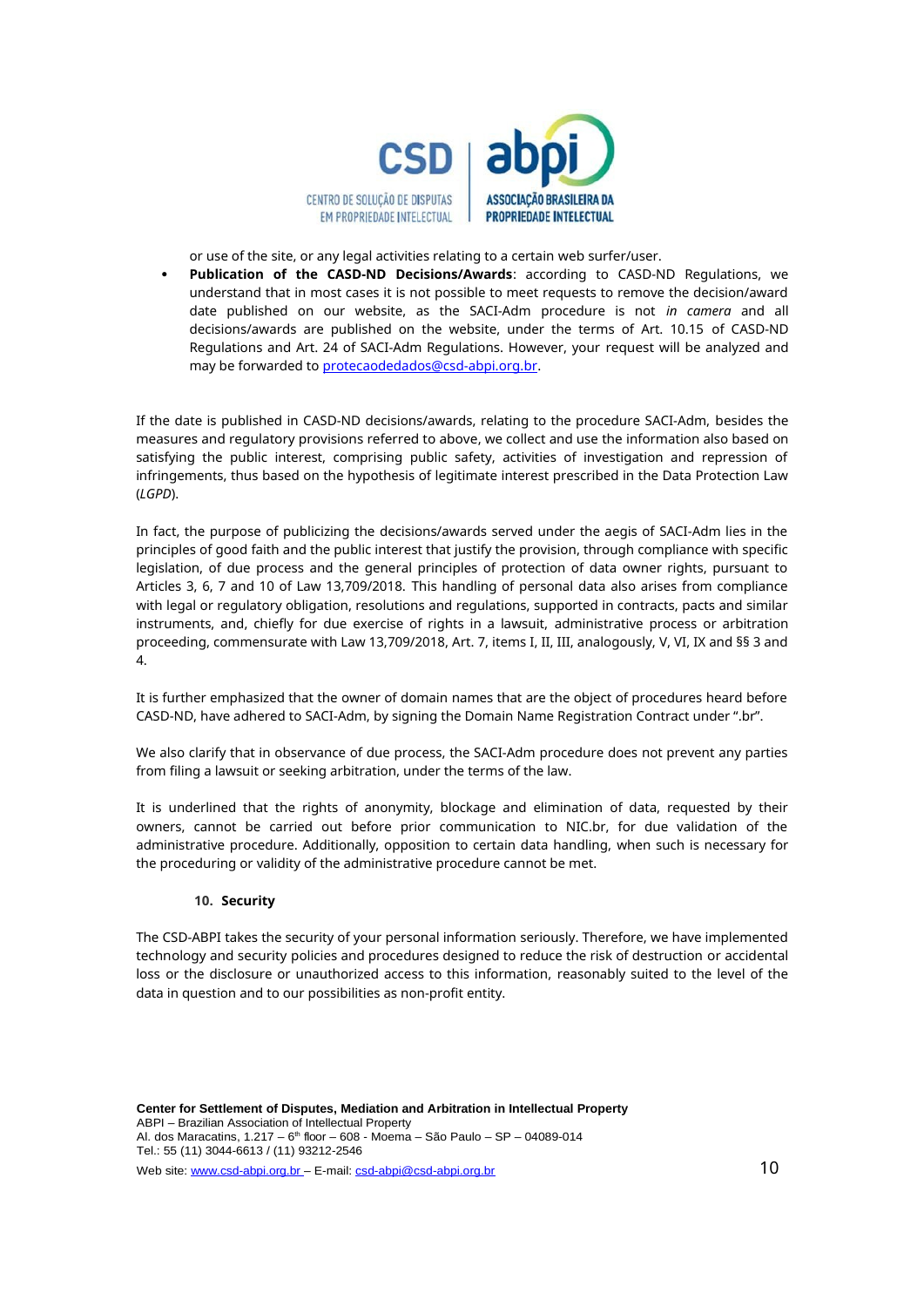

Nevertheless, owing to the nature of open communication on the Internet, we cannot guarantee that the communications between you and the website, or data stored on the CSD-ABPI and CASD-ND systems are free from unauthorized access by third parties, though we are making every effort in this sense.

We therefore recommend that you, too, should take measures to protect yourselves, such as, for example, do not share log-in credentials, do not send confidential information using insecure methods and protect your devices, such as computers and smartphones with passwords and anti-virus software packages.

## **11. Data Retention**

We will retain your personal information for the length of time required to satisfy the purposes described in this Privacy Policy, unless a different retention is required or allowed under applicable Law. From such time at which we no longer need your personal information for commercial, administrative or legal purposes, it will be excluded.

The CSD-ABPI retains the personal information it processes in the name of its users, provided we have an agreement with them or lawful interest in processing these data, always subject to applicable legal requirements.

In compliance with accounting legislation, we will keep records of all individuals using CSD-ABPI services (for example, record of payments) for 5 (five) years.

If you register your interest in a procedure or service of ours, but have not yet initiated it, we will keep your contact data for up to three years and we may send you information on these services.

We will only keep your personal data for the time that is reasonably necessary in the circumstances described in this Policy. The retention periods vary according to the category of data, taking into consideration the legal and regulatory requirements, the prescriptive terms for the lawsuit, good practices and the legal basis on which we process your personal data.

You may opt not to receive advertisements or request data exclusion at any time by sending an e-mail to secretariaexecutiva@csd-abpi.org.br.

#### **12. Your rights to your personal data**

You may request information relating to the items below by sending an e-mail to **protecaodedados@csd-abpi.org.br**, containing your name, e-mail and the nature of your request. We guarantee a reply to the requests below, though we may check your identity beforehand. In some cases, the rights described may be subject to legal limitations.

- **Existence:** confirmation of the existence of handling your personal data;
- **Access**: access to your personal data;
- **Correction**: correction of your personal data that is incomplete, inaccurate or outdated;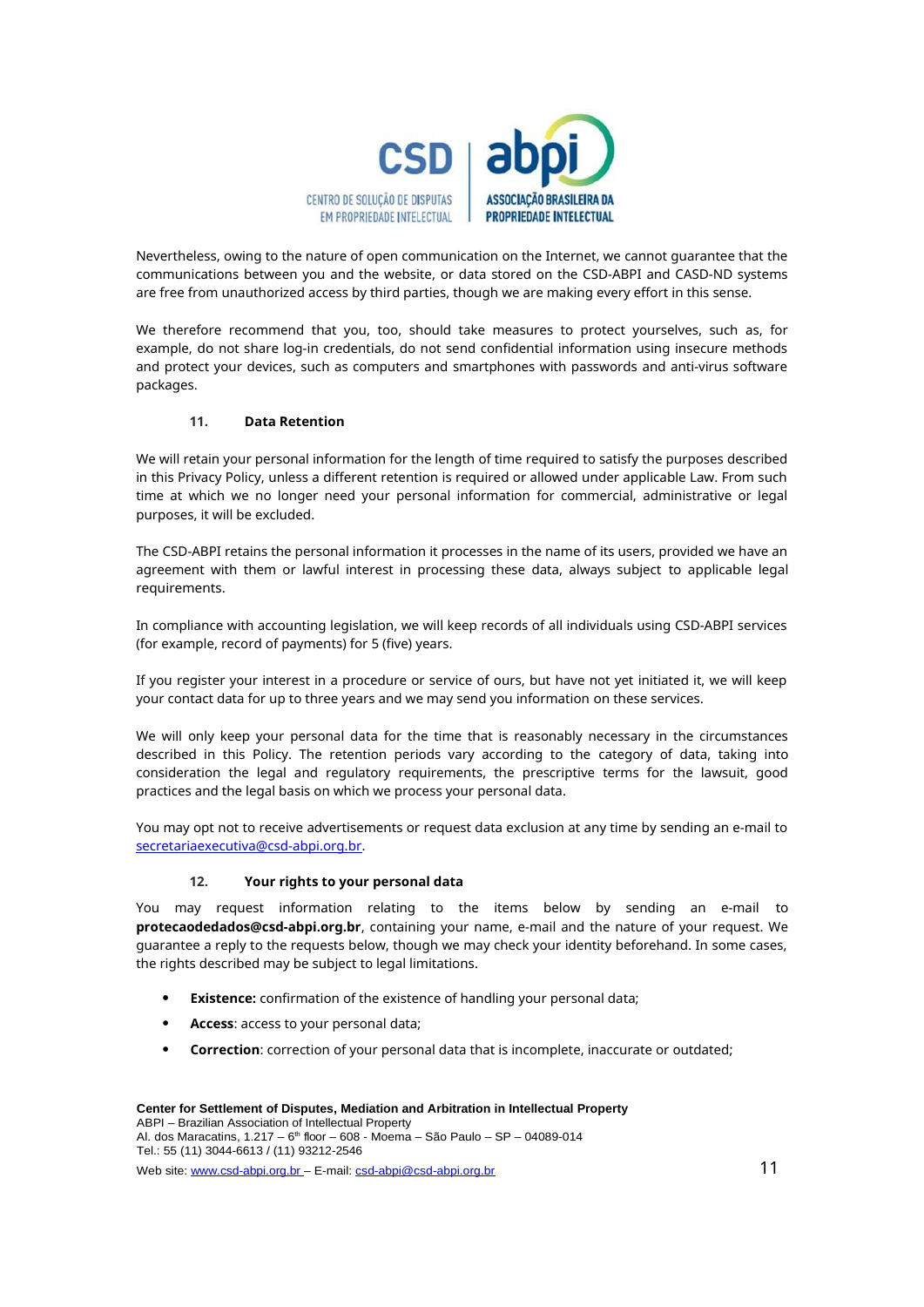

- **Anonymization, blockage or elimination**: anonymization, blockage or elimination of your personal data that is unnecessary, excessive or not handled in conformity with the Data Protection Law (*LGPD*) and elimination of your personal data handled with your consent;
- **Portability:** portability of your personal data to another service provider:
- **Information**: information from public and private entities with which we share your personal data; and
- **Revocation:** revocation of consent given for us to handle your personal data.

Note that if you are an employee, appointee, contractor, affiliate, or in any other way connected to a party to a CSD-ABPI process, we suggest that you first check your concerns with this party before contacting us on the processing of your personal data in the context of CSD-ABPI procedures.

# **13. Addressees – Data and Disclosure**

We do not sell, rent or share your personal information to or with third parties in any other way than the one described in this Policy. The CSD-ABPI may disclose your data and personal information under the following circumstances:

- The suppliers or service providers only to provide the services that you requested from us, such as, for example, a data provider to make data available to you over the internet.
- To third parties who provide us a service and are data processers. This would include our trusted partners who work with us and other entities that operate with us, such as ABPI and NIC.br. We demand that these third parties strictly comply with our instructions and data protection laws and we guarantee that suitable controls are in effect. We enter into contracts with all our data processers and regularly monitor their activities to guarantee that they are in conformity with the policies and CSD-ABPI procedures.
- When we are obliged to disclose your personal information to meet any legal obligation (for example, for government branches and law enforcement agencies) or to assure compliance with or apply our rights (including in relation to our website) or other applicable terms and conditions, or to protect the CSD-ABPI, for example, in cases of suspected fraud.
- To members and secretariats of CSD-ABPI to assure the functioning of services, under the terms of the Rules of Order and applicable Regulations.

## **14. International data transfers**

As CSD-ABPI is an agency that attends to national and international cases and is linked to ABPI, a national association, we have regional offices in São Paulo and in Rio de Janeiro. They may transfer, process and store the data hosted at other sites to provide services at a more local level. We have data sharing agreements with each office.